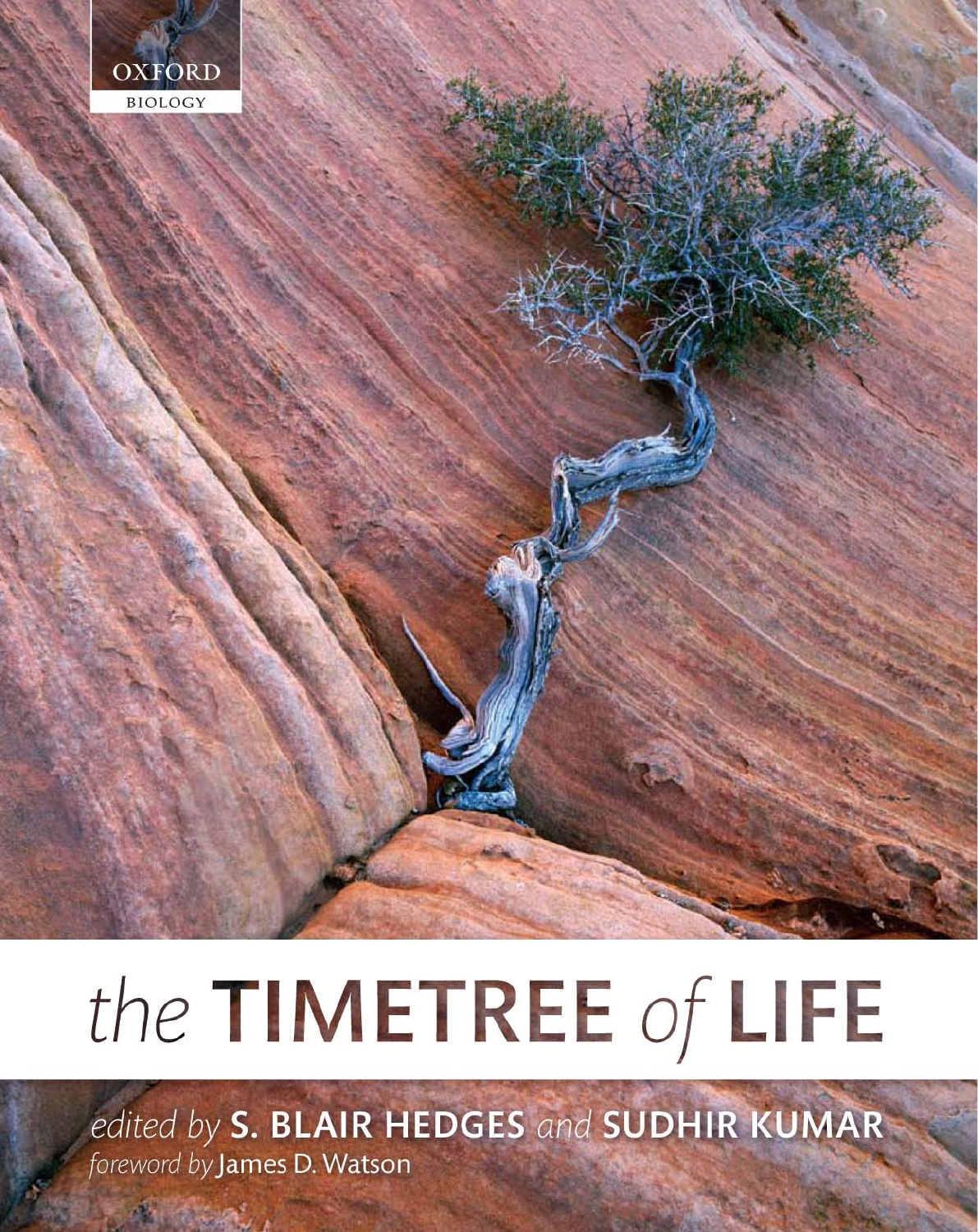## Beetles (Coleoptera)

#### *Duane D. McKenna\* and Brian D. Farrell*

Department of Organismic and Evolutionary Biology, 26 Oxford Street, Harvard University, Cambridge, MA 02138, USA \*To whom correspondence should be addressed (dmckenna@oeb.harvard.edu)

### Abstract

Beetles are placed in the insect Order Coleoptera (~350,000 described species). Recent molecular phylogenetic studies define two major groups: (i) the Suborders Myxophaga and Archostemata, and (ii) the Suborders Adephaga and Polyphaga. The time of divergence of these groups has been estimated with molecular clocks as ~285–266 million years ago (Ma), with the Adephaga–Polyphaga split at ~277– 266 Ma. A majority of the more than 160 beetle families are estimated to have originated in the Jurassic (200-146 Ma). However timing and patterns of beetle diversification, including the role of flowering plants in beetle diversification, remain under investigation.

Beetles (Order Coleoptera) comprise the largest order of animals. With an impact magnified by their ubiquity, the ecological importance of beetles lies chiefly in the numerous roles they play with plants and fungi, by facilitating reproduction and decomposition, and by directly consuming plant and fungal tissues—and other consumers. Indeed, beetles are part of the food web in nearly every non-marine habitat. Approximately 350,000 living species have been named. Some estimates of the total number of living beetle species are in the millions. Adult beetles can be distinguished from other insects by a suite of features that suit them to a cryptic lifestyle, perhaps most notably, forewings hardened to form elytra. Elytra protect the hindwings and body from mechanical damage, predators, parasites, pathogens, excessive water loss, and other factors thought to constrain habitat use and longevity in other insects (Fig. 1; ref. *1*).

Present-day workers recognize four suborders of living beetles: Adephaga (~35,000 species; ground beetles, tiger beetles, whirligigs, wrinkled bark beetles, and others), Archostemata (~35 species; reticulated beetles, telephone-pole beetles, and others), Myxophaga (~65 species; minute bog beetles, skiff beetles, and others),

and Polyphaga (~315,000 species; checkered beetles, click beetles, fireflies, ladybird beetles, leaf beetles, longhorn beetles, metallic wood-boring beetles, rove beetles, scarabs, soldier beetles, weevils, and others) (2, 3). The most recent higher-level classification for living beetles recognizes 16 superfamilies and 168 families (*4, 5*).

Members of the Suborder Adephaga are largely predators, Archostemata feed on decaying wood (larvae) and pollen (adults), and Myxophaga are aquatic or semiaquatic and feed on green and/or blue-green algae (*6*). Polyphaga exhibit a diversity of habits, but most species feed on plants or dead and decaying plant parts (1-3). The earliest known fossil Archostemata are from the late Permian (*7*), and the earliest unequivocal fossil Adephaga and Polyphaga are from the early Triassic (*1*). Myxophaga are not known from the fossil record, but extinct possible relatives are known from the Permian (e.g., *8, 9*).



Fig. 1 Representative families from the four beetle suborders, clockwise from top left: Micromalthidae (Suborder Archostemata; Photo credit: A. Wild), Cicindelidae (Suborder Adephaga; credit: P. Naskrecki); Hydroscaphidae (Suborder Myxophaga; credit: D. Maddison), and Chrysomelidae (Suborder Polyphaga; credit: P. Naskrecki).

D. D. McKenna and B. D. Farrell. Beetles (Coleoptera). Pp. 278-289 in *The Timetree of Life*, S. B. Hedges and S. Kumar, Eds. (Oxford University Press, 2009).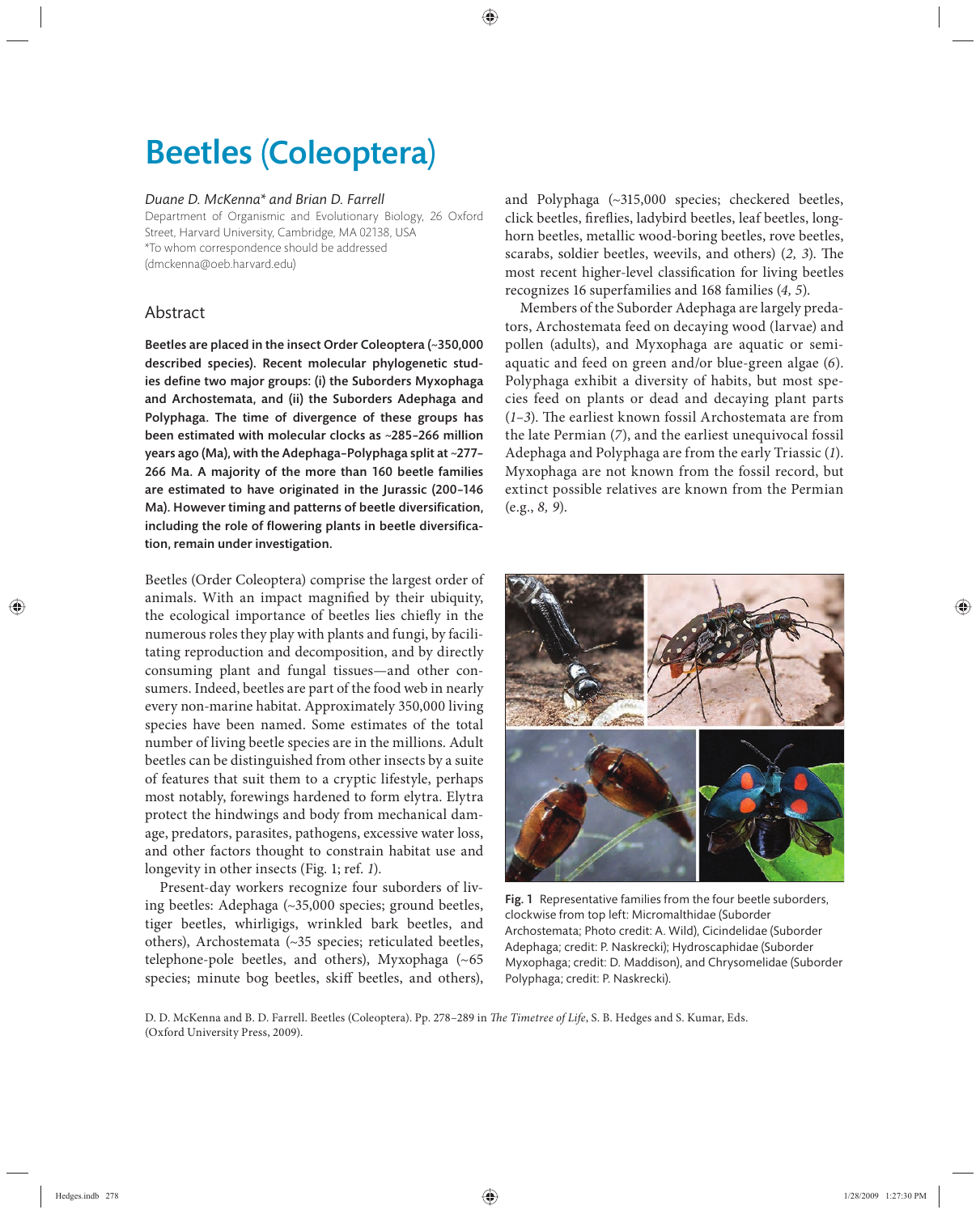

Fig. 2 *Continues*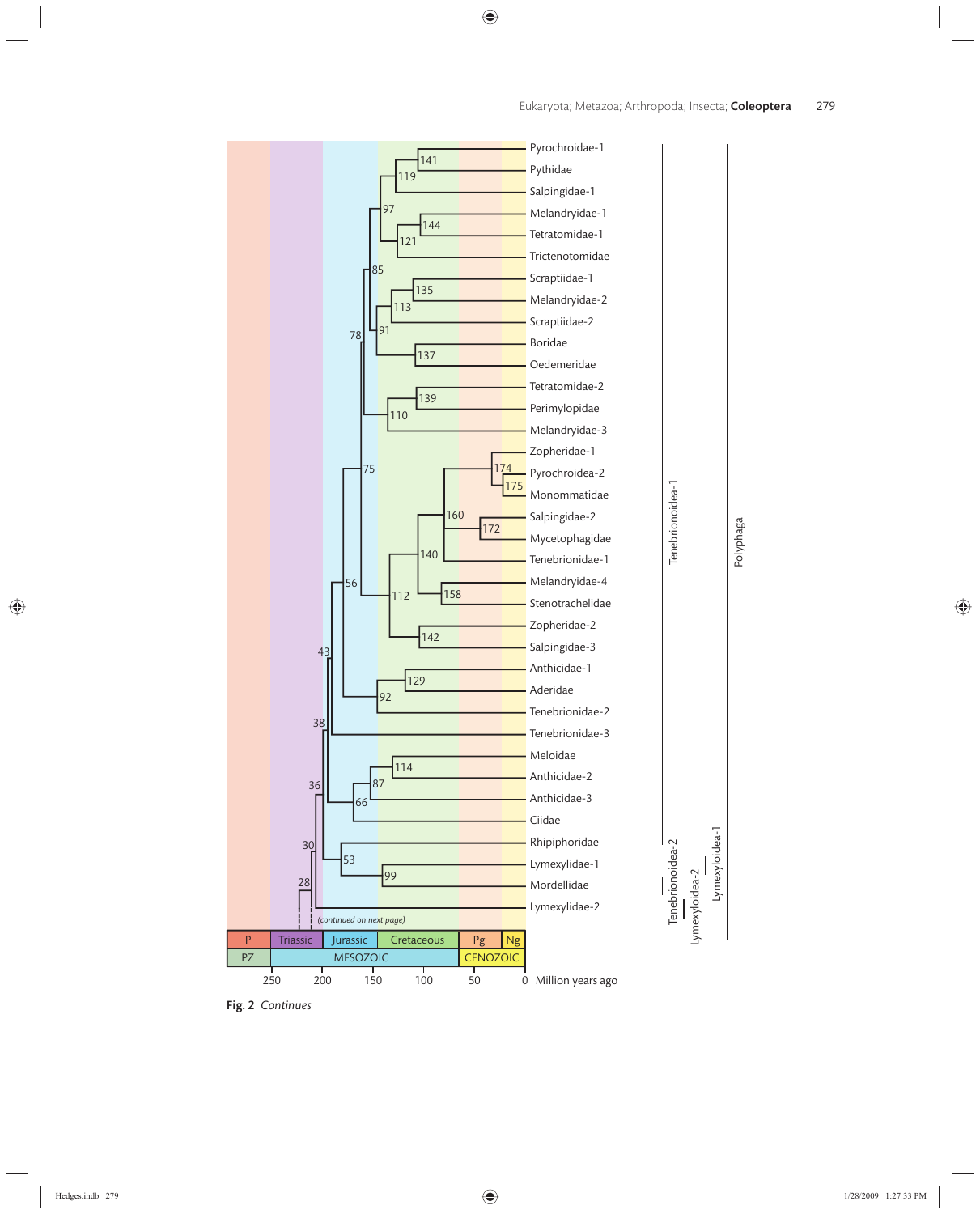

Fig. 2 *Continues*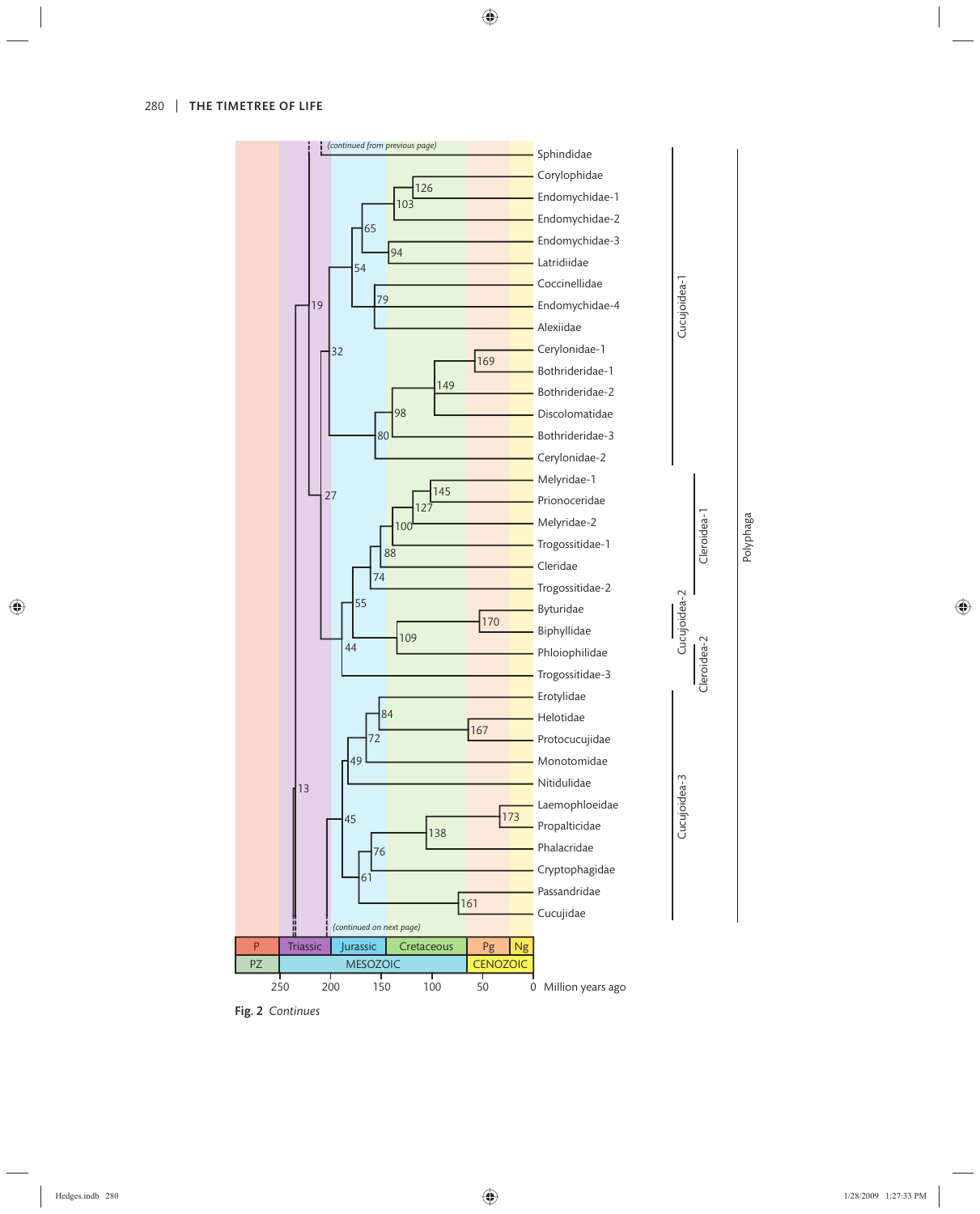

Fig. 2 *Continues*

Adephaga are distinctive in having abdominal sternite II divided by the metacoxae. Distinctive features of Archostemata include fusion of the labrum to the head capsule, fine scales on the elytra (absent in *Crowsoniella*, *Micromalthus*, and *Sikhotealinia*), and rolling of the tips of the wings (not folding) when tucking under the elytra (a similar mechanism is found in Myxophaga). Myxophaga are highly specialized for aquatic life. Distinctive features include respiration via a plastron (adults), and tracheal gills (larvae). Pupation occurs inside the last larval exuvium in flowing water. Polyphaga are distinctive in having presternal cervical sclerites, and the propleura internalized (*5, 10*).

While relationships among the four beetle suborders have long been controversial (*8, 11, 12*), an arrangement in which the Archostemata diverge earliest, Myxophaga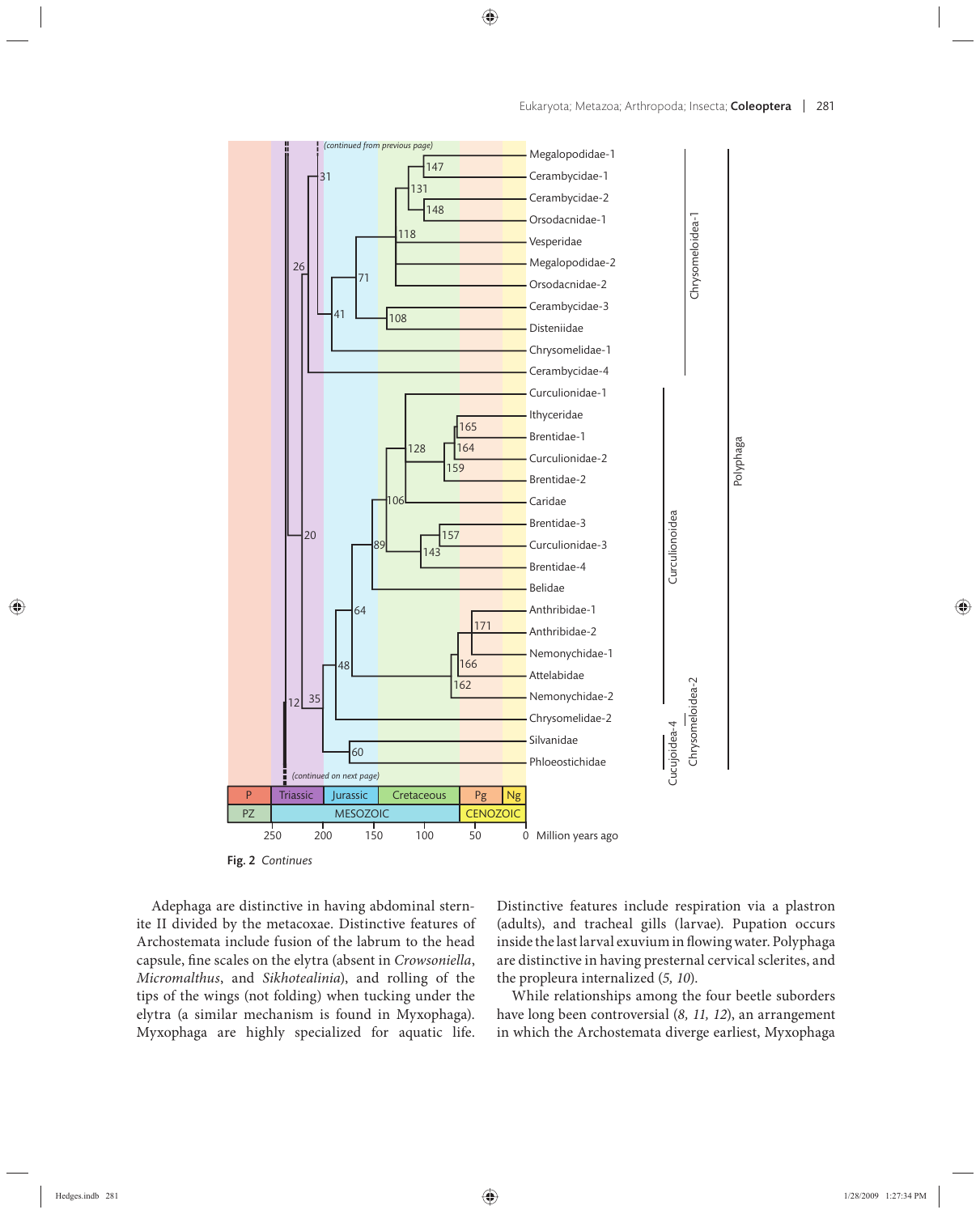

Fig. 2 *Continues*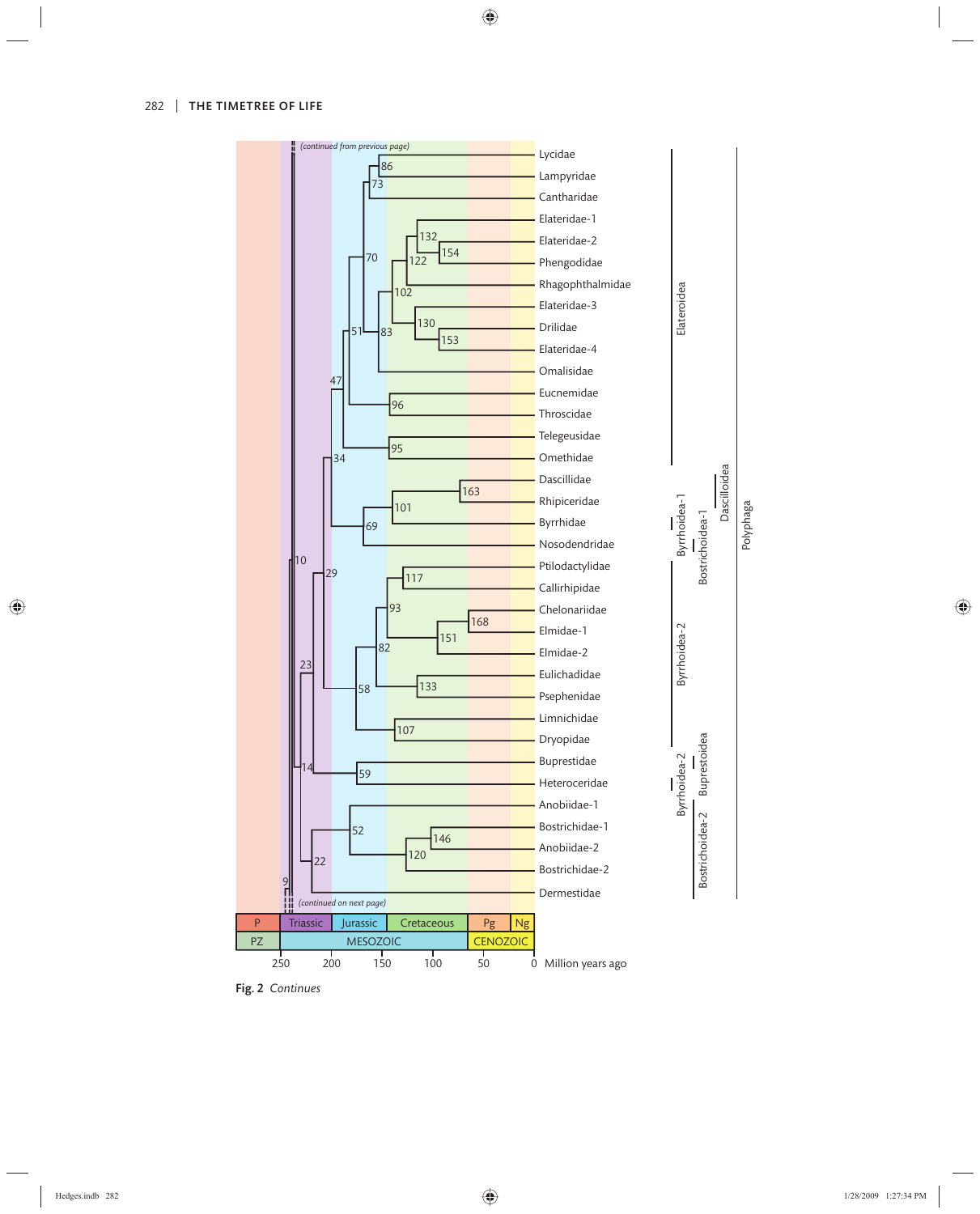

Fig. 2 *Continues*

and Polyphaga are united as closest relatives, and Adephaga is the closest relative of the group comprising Myxophaga and Polyphaga, has emerged as the prevailing hypothesis based on morphology (*13, 14*). Characters supporting this hypothesis include reduced segmentation in the legs of larval Myxophaga and Polyphaga, and rearrangements of the thorax and associated musculature in Adephaga, Myxophaga, and Polyphaga (*10*).

Until recently, phylogenetic analyses of molecular data were largely focused on subgroups of the Order Coleoptera, for example, individual superfamilies or families. A few such studies, all employing DNA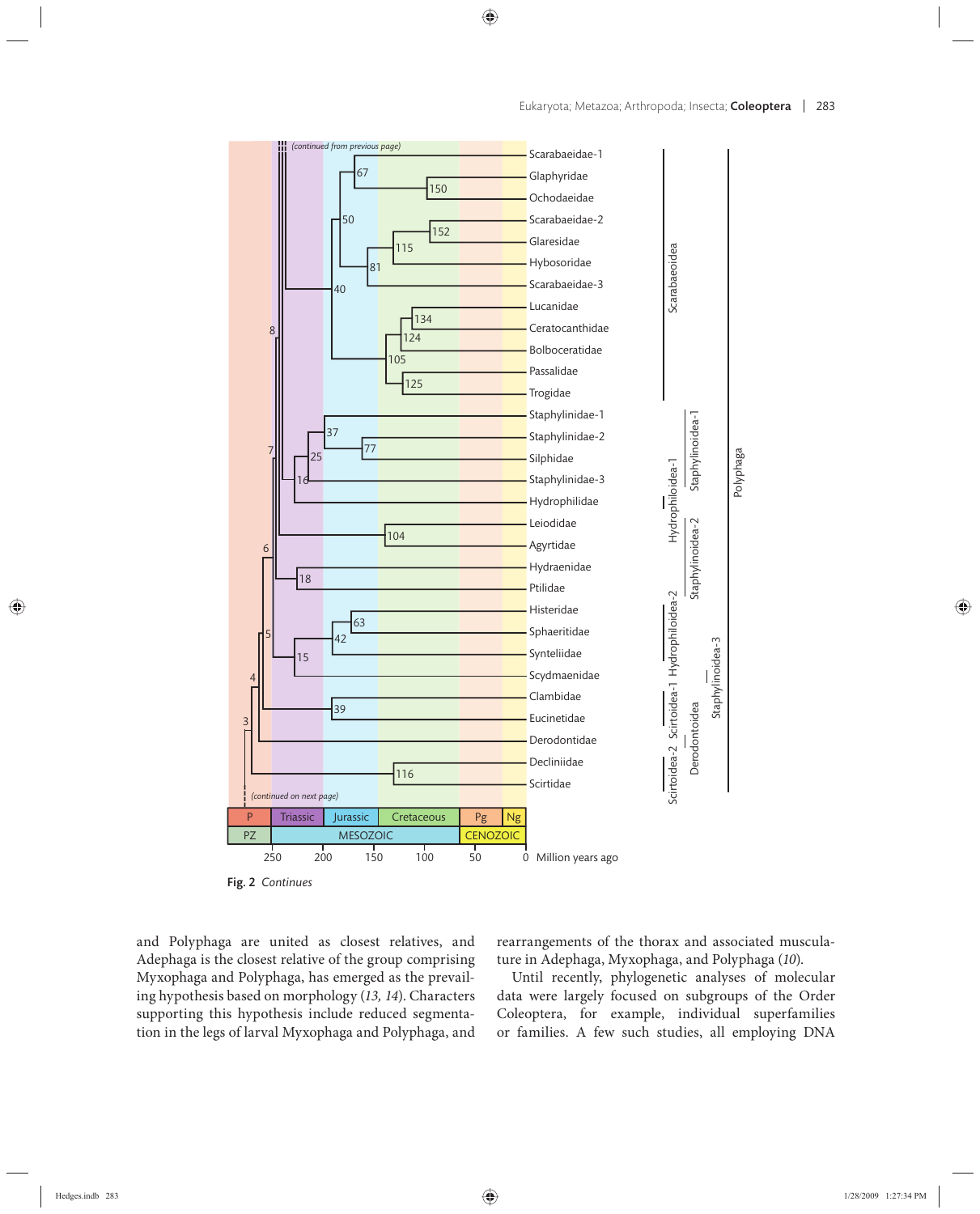

Fig. 2 A timetree of beetles (Coleoptera). Divergence times are shown in Table 1. *Abbreviations*: Ng (Neogene), P (Permian), Pg (Paleogene), PZ (Paleozoic), P (Permian). Codes for paraphyletic and/or polyphyletic families (*sensu 4*, *5*) are as follows: Anobiidae-1 (Anobiinae; Dorcatominae; Gibbiinae; Mesocoelopodinae; Ptilininae; Ptininae; Xyletininae), Anobiidae-2 (Dryophilinae), Anthicidae-1 (Ischaliinae), Anthicidae-2 (Anthicinae), Anthicidae-3 (Eurygeniinae), Anthribidae-1 (Anthribinae; Choraginae), Anthribidae-2 (Urodontinae), Bostrichidae-1 (Bostrichinae; Dinoderinae), Bostrichidae-2 (Lyctinae), Bothrideridae-1 (Teredinae), Bothrideridae-2 (Anommatinae), Bothrideridae-3 (Xylariophilinae), Brentidae-1 (Nanophyinae), Brentidae-2 (Apioninae), Brentidae-3 (Cycladinae), Brentidae-4 (Brentinae), Carabidae-1 (Cicindelinae; Gehringiinae; Harpalinae; Loricerinae; Migadopinae; Omophroninae; Paussinae; Scaritinae; Trechinae), Carabidae-2 (Siagoninae), Carabidae-3 (Elaphrinae), Cerambycidae-1 (Parandrinae), Cerambycidae-2 (Spondylidinae), Cerambycidae-3 (Lepturinae; Necydalinae), Cerambycidae-4 (Cerambycinae; Lamiinae; Prioninae), Cerylonidae-1 (Euxestinae), Cerylonidae-2 (Ceryloninae), Chrysomelidae-1 (Bruchinae; Chrysomelinae; Criocerinae; Cryptocephalinae; Donaciinae; Eumolpinae; Galerucinae; Lamprosmatinae; Sagrinae), Chrysomelidae-2 (Cassidinae; Hispinae), Curculionidae-1 (Curculioninae; Cossoninae; Dryophthorinae; Platypodinae), Curculionidae-2 (Brachycerinae), Curculionidae-3 (Scolytinae), Dytiscidae-1 (Hydroporinae), Dytiscidae-2 (Agabinae, Colymbetinae Copelatinae; Coptotominae; Lancetinae) (Dytiscinae; Laccophilinae), Elateridae-1 (Cebrioninae; Elaterinae; Thylacosterninae), Elateridae-2 (Cardiophorinae), Elateridae-3 (Dendrometrinae; Denticollinae), Elateridae-4 (Agrypninae), Elmidae-1 (Elminae),

Elmidae-2 (Larainae), Endomychidae-1 (Holoparamecinae), Endomychidae-2 (Leiestinae), Endomychidae-3 (Endomychinae; Lycoperdininae), Endomychidae-4 (Anamorphinae), Lymexlidae-1 (Hylecoetinae; Melittommatinae), Lymexlidae-2 (Lymexylinae), Megalopodidae-1 (Zeugophorinae), Megalopodidae-2 (Palophaginae), Melandryidae-1 (Melandryinae; Hypulinae), Melandryidae-2 (Osphyinae), Melandryidae-3 (Hallomeninae), Melandryidae-4 (Eustrophinae), Melyridae-1 (Dasytinae; Malachiinae; Melyrinae), Melyridae-2 (Rhadalinae), Nemonychidae-1 (Rhinorhynchinae), Nemonychidae-2 (Doydirhynchinae), Orsodacnidae-1 (Orsodacninae), Orsodacnidae-2 (Aulacoscelidinae), Pyrochroidae-1 (Pedilinae; Pyrochroinae), Pyrochroidae-2 (Agnathinae), Salpingidae-1 (Salpinginae), Salpingidae-2 (Prostominiinae; Trogocryptinae), Salpingidae-3 (Othniinae), Scarabaeidae-1 (Cetoniinae; Dynastinae; Melolonthinae; Orphninae; Rutelinae), Scarabaeidae-2 (Scarabaeinae), Scarabaeidae-3 (Aphodiinae), Scraptiidae-1 (Anaspidinae), Scraptiidae-2 (Scraptiinae), Staphylinidae-1 (Euaesthetinae; Osoriinae; Oxyporinae; Oxytelinae; Paederinae; Phloeocharinae; Piestinae; Pseudopsinae; Staphylininae; Steninae), Staphylinidae-2 (Tachyporinae), Staphylinidae-3 (Aleocharinae; Glypholomatinae; Habrocerinae; Megalopsidiinae; Micropeplinae; Omalinae; Proteininae; Scaphidiinae), Tenebrionidae-1 (Pimeliinae), Tenebrionidae-2 (Lagriinae), Tenebrionidae-3 (Alleculinae; Coelometopinae; Diaperinae; Phrenapatinae; Tenebrioninae), Tetratomidae-1 (Penthinae), Tetratomidae-2 (Tetratominae), Trogossitidae-1 (Peltinae), Trogossitidae-2 (Lophocaterinae), Trogossitidae-3 (Trogossitinae), Zopheridae-1 (Zopherinae; Usechinae), Zopheridae-2 (Colydiinae).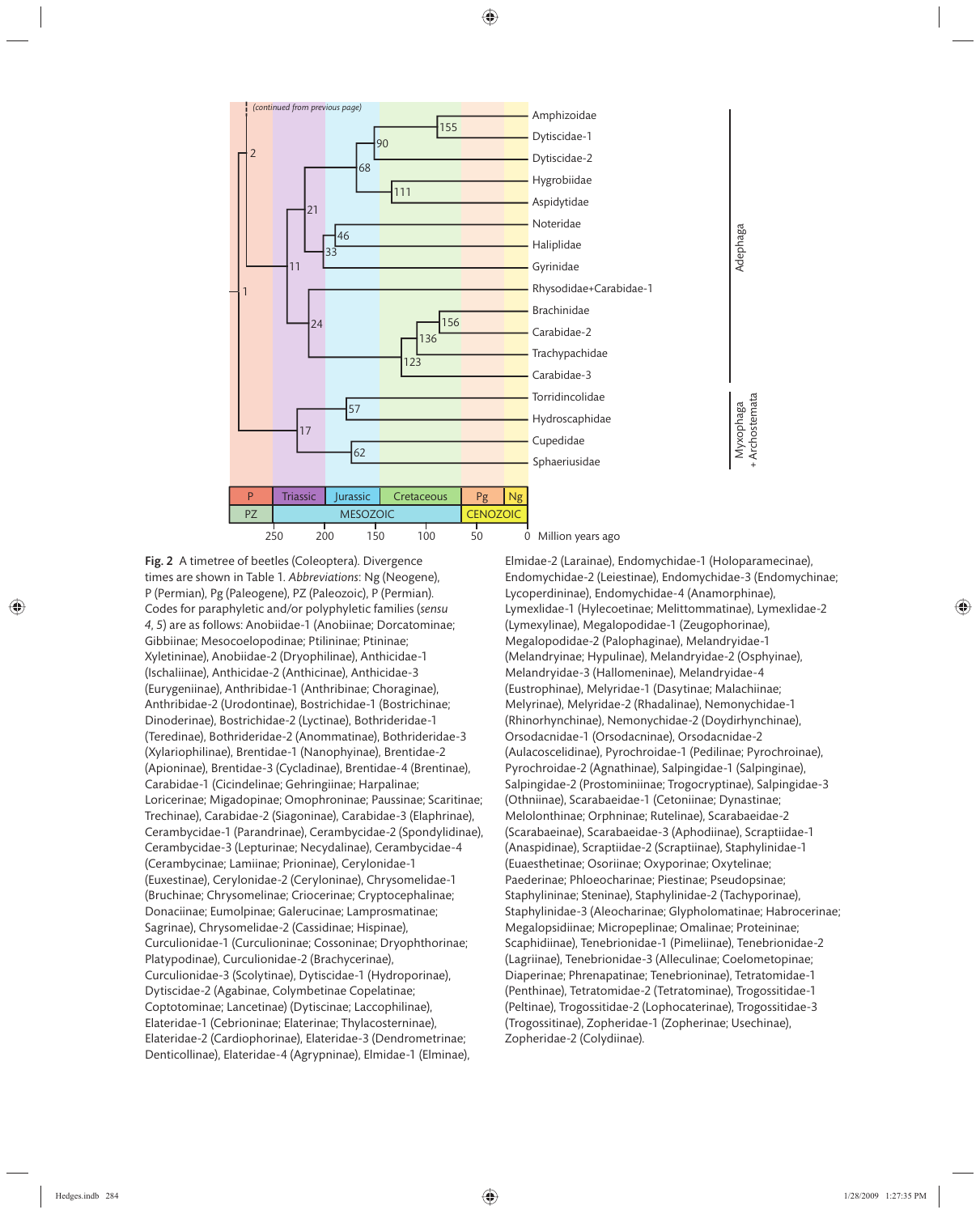|          | Timetree  |                          |          | Timetree  |                          |          | Timetree  |          | Timetree  |          | <b>Timetree</b> |  |
|----------|-----------|--------------------------|----------|-----------|--------------------------|----------|-----------|----------|-----------|----------|-----------------|--|
| Node     | Ref. (18) |                          | Node     | Ref. (18) |                          | Node     | Ref. (18) | Node     | Ref. (18) | Node     | Ref. (18)       |  |
| (Fig. 2) | Time      | <b>CI</b>                | (Fig. 2) | Time      | CI                       | (Fig. 2) | Time      | (Fig. 2) | Time      | (Fig. 2) | Time            |  |
| 1        | 285.0     |                          | 36       | 199.2     | $\overline{\phantom{0}}$ | 71       | 167.6     | 106      | 137.5     | 141      | 105.7           |  |
| 2        | 277.0     |                          | 37       | 198.7     | -                        | 72       | 166.4     | 107      | 137.5     | 142      | 104.3           |  |
| 3        | 270.5     | 273-268                  | 38       | 194.6     | $\qquad \qquad -$        | 73       | 162.5     | 108      | 137.1     | 143      | 103.6           |  |
| 4        | 263.4     | $\overline{a}$           | 39       | 191.5     | $\qquad \qquad -$        | 74       | 162.0     | 109      | 136.1     | 144      | 103.1           |  |
| 5        | 259.4     |                          | 40       | 191.4     |                          | 75       | 161.7     | 110      | 135.5     | 145      | 102.8           |  |
| 6        | 249.4     |                          | 41       | 191.3     |                          | 76       | 161.4     | 111      | 134.1     | 146      | 101.6           |  |
| 7        | 246.3     |                          | 42       | 190.8     | 200-181                  | 77       | 161.3     | 112      | 133.4     | 147      | 100.8           |  |
| 8        | 243.3     |                          | 43       | 190.7     |                          | 78       | 159.1     | 113      | 131.8     | 148      | 100.3           |  |
| 9        | 240.0     |                          | 44       | 190.4     | $\qquad \qquad -$        | 79       | 158.2     | 114      | 130.7     | 149      | 98.8            |  |
| 10       | 238.4     | $\overline{\phantom{a}}$ | 45       | 190.2     |                          | 80       | 157.5     | 115      | 130.7     | 150      | 97.7            |  |
| 11       | 237.2     | 240-234                  | 46       | 189.5     |                          | 81       | 156.1     | 116      | 130.5     | 151      | 95.5            |  |
| 12       | 236.7     |                          | 47       | 188.1     | 210-166                  | 82       | 155.7     | 117      | 129.4     | 152      | 94.8            |  |
| 13       | 236.2     | 244-228                  | 48       | 187.6     |                          | 83       | 153.6     | 118      | 128.4     | 153      | 94.0            |  |
| 14       | 230.2     |                          | 49       | 184.2     |                          | 84       | 153.5     | 119      | 127.6     | 154      | 93.7            |  |
| 15       | 228.0     |                          | 50       | 183.3     | $\qquad \qquad -$        | 85       | 153.4     | 120      | 126.5     | 155      | 88.8            |  |
| 16       | 227.8     | $\qquad \qquad -$        | 51       | 182.4     | $\qquad \qquad -$        | 86       | 153.4     | 121      | 126.1     | 156      | 86.9            |  |
| 17       | 227.0     | 229-225                  | 52       | 181.7     | $\overline{\phantom{0}}$ | 87       | 152.6     | 122      | 125.7     | 157      | 85.1            |  |
| 18       | 225.7     |                          | 53       | 181.5     | $\overline{a}$           | 88       | 152.0     | 123      | 124.3     | 158      | 82.4            |  |
| 19       | 222.8     |                          | 54       | 180.3     |                          | 89       | 151.5     | 124      | 123.0     | 159      | 80.3            |  |
| 20       | 220.9     |                          | 55       | 179.7     | -                        | 90       | 150.9     | 125      | 121.4     | 160      | 80.1            |  |
| 21       | 219.8     | 224-216                  | 56       | 179.3     | $\qquad \qquad -$        | 91       | 146.4     | 126      | 120.5     | 161      | 75.3            |  |
| 22       | 219.4     |                          | 57       | 178.4     | $\qquad \qquad -$        | 92       | 145.8     | 127      | 120.4     | 162      | 73.5            |  |
| 23       | 217.7     |                          | 58       | 175.9     |                          | 93       | 145.0     | 128      | 118.7     | 163      | 73.1            |  |
| 24       | 215.7     | $\overline{a}$           | 59       | 174.9     |                          | 94       | 144.3     | 129      | 118.3     | 164      | 70.4            |  |
| 25       | 214.8     |                          | 60       | 173.9     |                          | 95       | 143.3     | 130      | 117.4     | 165      | 67.9            |  |
| 26       | 214.6     |                          | 61       | 173.7     |                          | 96       | 142.5     | 131      | 115.8     | 166      | 66.7            |  |
| 27       | 211.0     | $\overline{a}$           | 62       | 173.5     |                          | 97       | 142.5     | 132      | 115.5     | 167      | 65.8            |  |
| 28       | 210.7     |                          | 63       | 172.1     |                          | 98       | 140.8     | 133      | 115.3     | 168      | 64.8            |  |
| 29       | 208.0     |                          | 64       | 171.5     | 199-144                  | 99       | 140.5     | 134      | 112.2     | 169      | 59.3            |  |
| 30       | 206.5     | $\overline{\phantom{0}}$ | 65       | 170.3     | $\overline{\phantom{a}}$ | 100      | 140.5     | 135      | 110.5     | 170      | 54.5            |  |
| 31       | 205.4     | $\qquad \qquad -$        | 66       | 169.4     | $\qquad \qquad -$        | 101      | 140.1     | 136      | 109.1     | 171      | 53.4            |  |
| 32       | 202.9     | 214-191                  | 67       | 169.0     | $\overline{\phantom{a}}$ | 102      | 139.9     | 137      | 108.2     | 172      | 44.3            |  |
| 33       | 201.4     | $\qquad \qquad -$        | 68       | 168.5     | $\overline{\phantom{0}}$ | 103      | 139.1     | 138      | 107.3     | 173      | 34.5            |  |
| 34       | 200.1     | $\qquad \qquad -$        | 69       | 168.3     |                          | 104      | 138.9     | 139      | 107.0     | 174      | 32.9            |  |
| 35       | 200.0     | $\qquad \qquad -$        | 70       | 168.3     | $\overline{\phantom{a}}$ | 105      | 137.9     | 140      | 105.9     | 175      | 21.8            |  |

Table 1. Divergence times (Ma) and their confidence/credibility intervals (CI) among Coleoptera.

Notes: Divergence time estimates are from an analysis of 18S rRNA, mitochondrial 16S rRNA, and cytochrome oxidase subunit I (18). Divergence times with 95% confidence intervals are from the original timetree and those without confidence intervals were estimated from a "recreated" tree provided by Hunt et al. (18). Note that the original timetree published in Hunt et al. (18) was not available.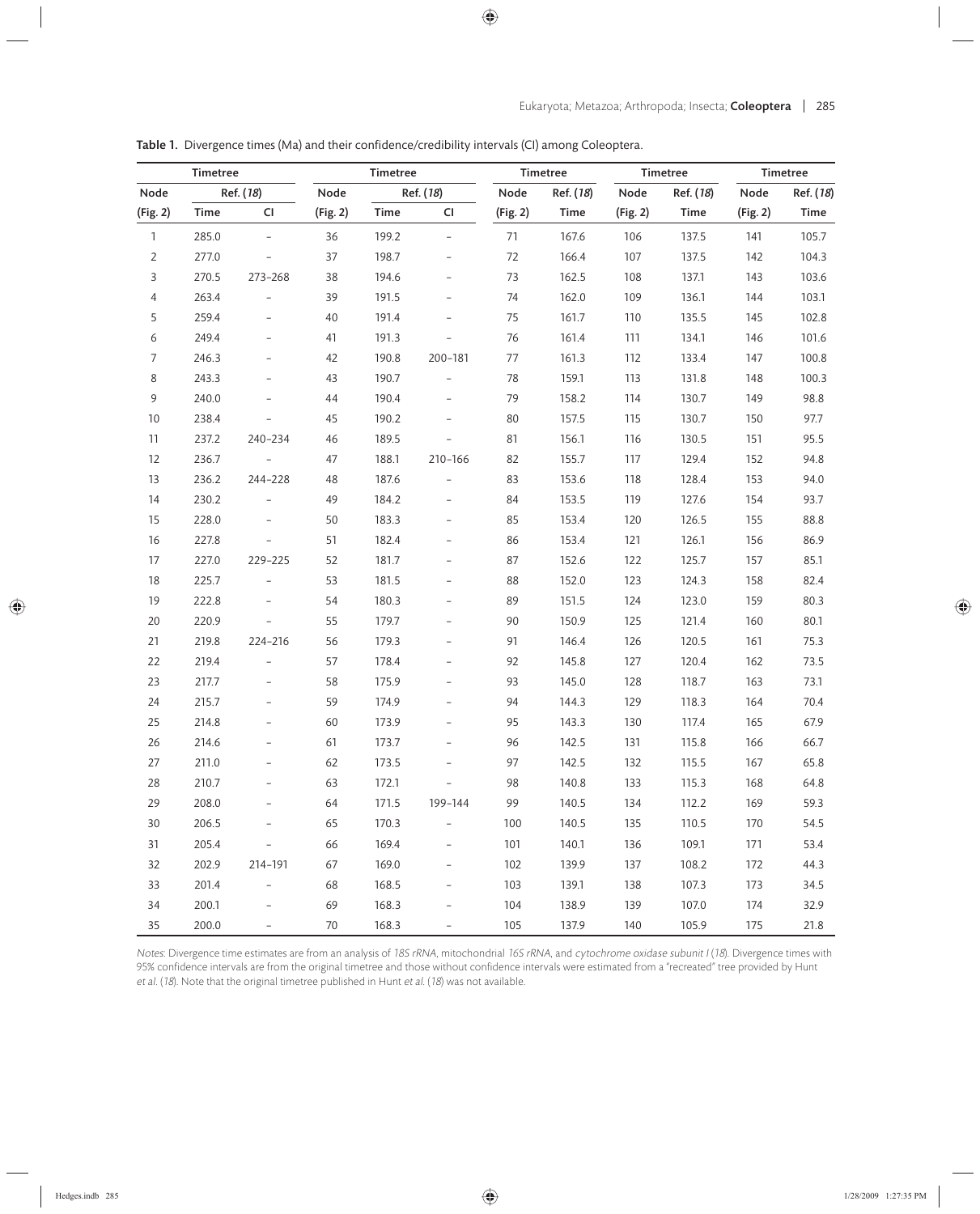sequences from the small subunit ribosomal RNA (*18S rRNA*) (*14–18*), sampled broadly enough to determine at least a subset of subordinal relationships. These studies, which varied considerably in density of taxon sampling, all found Adephaga and Polyphaga to be closest relatives, and Archostemata alone or in combination with Myxophaga as the closest relative of all other beetles. A notable exception is a study by Hughes *et al.* (*19*), who used expressed sequence tags to generate phylogenetic markers (66 genes; matrix 28.6% complete) for 14 beetles, including representatives of all four suborders. When the resulting trees were rooted with Archostemata, the remaining suborders were resolved in the arrangement (Adephaga, (Myxophaga, Polyphaga)). This arrangement agrees with the prevailing hypothesis based on morphology; however, their supertree analyses favored an arrangement that placed Myxophaga within Polyphaga.

In late 2007, Hunt *et al.* (*18*) published the most extensively taxon-sampled molecular phylogeny for Coleoptera to date, and the first molecular timetree covering the entire order. Their study was based on nearly complete 18S rRNA sequences representing all suborders, series, superfamilies, and >80% of families, with DNA sequences from mitochondrial *16S rRNA* and cytochrome oxidase subunit I for nearly half of the taxa. They analyzed a 340taxon subset of their 1880-taxon data set using Bayesian inference, fixed the age of the ingroup at 285 Ma in an "all compatible" version of the resulting consensus tree, and applied seven fossil age constraints to calibrate and date internal nodes using penalized likelihood. Higherlevel molecular timetrees (molecular trees calibrated with fossils) previously had been available only for the beetle superfamilies Chrysomeloidea (*20, 21*; long-horn beetles, leaf beetles, and allies) and Curculionoidea (*20*) (Table 1).

Hunt *et al.* (*18*) recovered Adephaga and Polyphaga as closest relatives, themselves closest to Myxophaga plus Archostemata. This arrangement is consistent with most other molecular phylogenetic studies. They reported average ages and 95% confidence intervals (CIs) for 13 selected clades in their published timetree [Adephaga  $(237.2 \pm 2.63)$ Ma), Bostrichiformia (219.4  $\pm$  11.19 Ma)], the cerylonid series of families in Cucujoidea (flat bark beetles, flower beetles, ladybird beetles; 202.9 ± 11.44 Ma), Cucujiformia  $(236.2 \pm 7.47 \text{ Ma})$ , Curculionoidea; weevils  $(171.5 \pm 27.06 \text{ A})$ Ma), Elateriformia (217 ± 10.92 Ma), Elateroidea; click beetles and allies (188.1  $\pm$  22.23 Ma), Histeroidea; clown beetles (190.8  $\pm$  9.42 Ma), Hydradephaga; diving beetles and whirligigs  $(219.8 \pm 3.89)$  Ma), Hydrophiloidea (175.4 ± 23.36 Ma), Myxophaga + Archostemata (227.0 ± 1.68 Ma), Nitidulidae (sap-feeding beetles;  $129.7 \pm 12.34$ Ma), and Polyphaga (270.5  $\pm$  2.26 Ma)]. Because only these 13 age estimates and corresponding CIs were published (18), and because their published timetree lacks names for terminal taxa, timing and patterns of diversification across much of the tree, for example, for most superfamilies and all families but Nitidulidae, remain difficult to interpret.

To help clarify divergence times for family-level and higher groupings, we obtained a "recreated" version of the Hunt *et al.* (*18*) timetree (their Figure 3) from the authors. This tree has the same topology as the published version and names for terminal taxa, but node ages estimated from the timetree differ by at least 5 Ma from the published version for seven of the aforementioned 13 nodes for which average ages were published (perhaps on account of this being a "recreated" tree) (18). These differences were greatest in Cucujiformia. Nonetheless, we reduced the timetree to family-level taxa (when possible), and obtained estimated ages for all nodes based on their relative positions in the timetree (Table 1). Age estimates reported without CIs are our own best estimates based on the timetree and corresponding timescale provided by the authors (unless otherwise noted).

Based on these data, the Adephaga–Polyphaga split was estimated as ~277 Ma. The Suborder Adephaga comprised two well-supported clades, the aquatic Hydradephaga and the terrestrial Geadephaga (215.7 Ma; ground beetles and tiger beetles). Overall, relationships within Adephaga were similar to those found by other authors using molecular data (*22, 23*), and reconstructed divergence times are compatible with the fossil record (*13*).

Within the Suborder Polyphaga, five series of families are traditionally recognized (*4, 5*); Bostrichiformia (Superfamilies Bostrichoidea and Derodontoidea), Cucujiformia (Chrysomeloidea, Cleroidea, Cucujoidea, Curculionoidea, Lymexyloidea, and Tenebrionoidea), Elateriformia (Buprestoidea, Byrrhoidea, Dascilloidea, Elateroidea, and Scirtoidea), Scarabaeiformia (Scarabaeoidea), and Staphyliniformia (Hydrophiloidea and Staphylinoidea). The Superfamilies Derodontoidea (Family Derodontidae) and Scirtoidea (Families Clambidae, Decliniidae, Eucinetidae, and Scirtidae) occupied the basal nodes in Polyphaga. This arrangement conflicts with the traditional placement of Derodontoidea in the Series Bostrichiformia and Scirtoidea in the Series Elateriformia (4), but is consistent with other recent studies (*16, 17*). Derodontoidea and Scirtoidea exhibit several pleisiomorphic morphological features that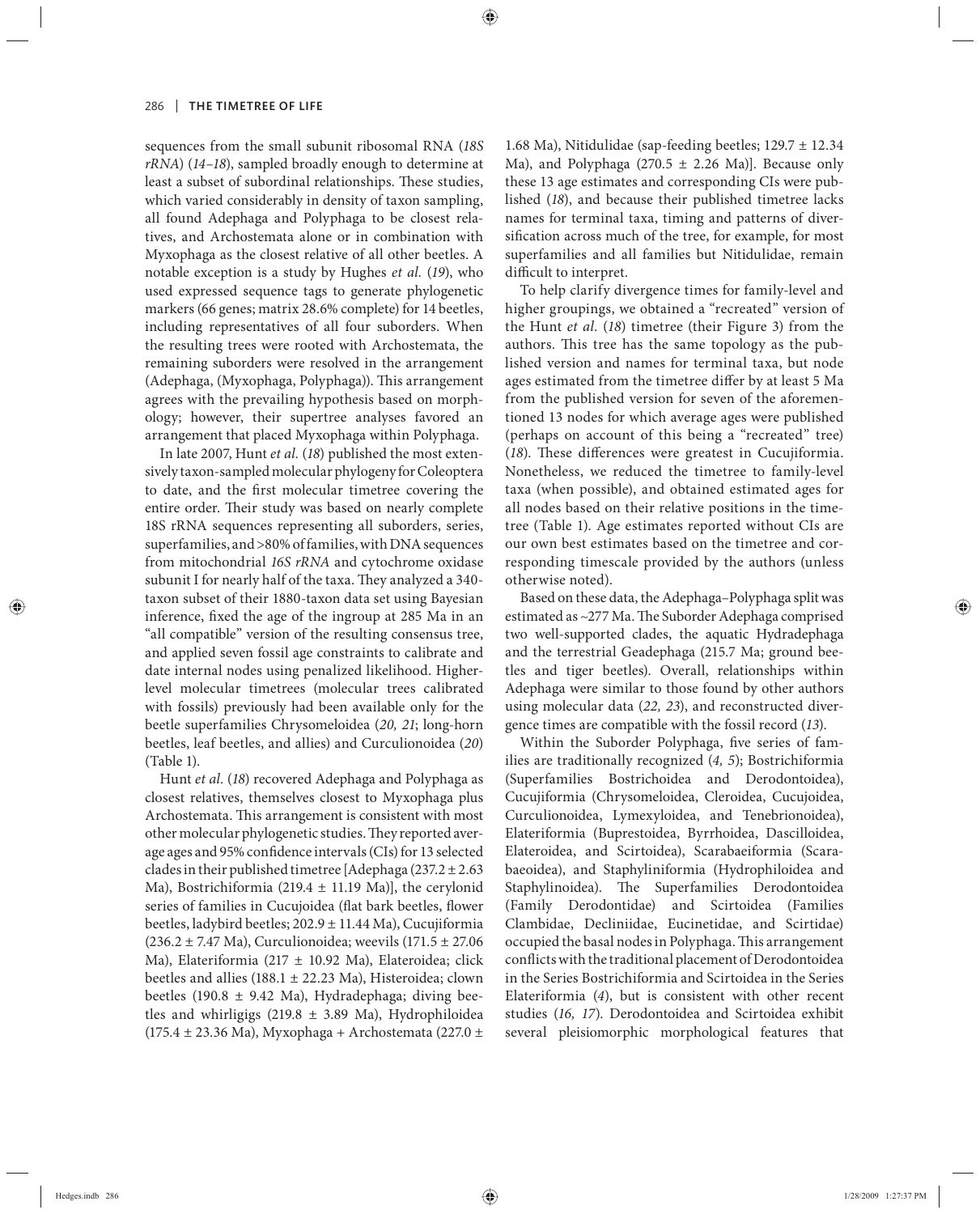support their placement at the base of Polyphaga, including paired dorsal ocelli, mesocoxal cavities partly closed by the metepisterna, a transverse metasternal suture, a trilobed aedeagus, and six free Malphigian tubules (8). The Series Staphyliniformia comprised a paraphyletic grade near the base of Polyphaga. Scarabaeiformia (~191.4 Ma) appeared within Staphyliniformia. Elateriformia minus Scirtoidea was found to be the closest relative of Bostrichiformia minus Derodontoidea. Cucujiformia was strongly supported as monophyletic.

The Superfamilies Buprestoidea (~142.5 Ma; metallic wood-boring beetles), Dascilloidea (~73.1 Ma), and Elateroidea were each found to be monophyletic. Byrrhoidea was polyphyletic, with the Byrrhidae (moss beetles) resolved separately from a clade comprised of the remaining families. Lymexyloidea (ship-timber beetles) was polyphyletic and appeared near the base of Tenebrionoidea. The Families Biphyllidae and Byturidae appeared within Cleroidea (checkered beetles and allies), an arrangement previously suggested by other authors (e.g., *4*) based on morphology. Cucujoidea was polyphyletic, with Sphindidae as the closest relative of Tenebrionoidea plus Lymexloidea, and Silvanidae and Phloeostichidae as the closest relatives of a clade comprised of the chrysomelid Subfamily Hispinae and a monophyletic Curculionoidea. The Superfamily Chrysomeloidea and the Family Chrysomelidae (leaf beetles and long-horn beetles) were therefore polyphyletic. Traditionally, Chrysomeloidea and Chrysomelidae are thought to be monophyletic, and Chrysomeloidea is thought to be closest to Curculionoidea (e.g., *20, 21*, *24*).

While direct comparisons are difficult due to differences in taxon sampling and resolution, all lineages of Chrysomeloidea sampled by Hunt *et al.* (*18*), including both lineages of their polyphyletic Family Chrysomelidae (Chrysomelidae-1; ~191.3 Ma, Chrysomelidae-2; ~187.6 Ma) are estimated to have originated before 100 Ma (Table 1). This is in contrast to a recent study (21) employing *18S, 28S rRNA,* and mitochondrial *16S rRNA*, which places the origin of Chrysomelidae at 73–79 Ma (95% CI; 63–86 Ma), and argues that the Family Chrysomelidae radiated in the Cenozoic, long after the Jurassic to early Cretaceous origin and middle Cretaceous diversification (e.g., see *25*) of their (predominantly) angiosperm host plants. Note that the estimated timing of origin of most chrysomeloid lineages in Hunt *et al.* (*18*) are at least loosely consistent with the aforementioned timing of angiosperm diversification (25). The questions remain open, therefore, as to whether and how the origin and diversification of angiosperms influenced diversification in the largely herbivorous Superfamily Chrysomeloidea  $($ >50,000 species), and other groups of beetles-e.g., Curculionoidea (>60,000 species).

We recently completed an analysis of *18S rRNA* sequence data with the dual goals of reconstructing higher-level relationships and divergence times in Coleoptera. While overlapping in part with the data set analyzed by Hunt *et al.* (*18*), our methods of vetting data, alignment, and fossil calibration to form a timetree differ sufficiently from Hunt *et al.* (18) to warrant mention. Further, the resulting timetree permits at least casual comparison with the Hunt *et al.* (*18*) timetree.

We obtained all Genbank 18S rRNA sequences available for beetles as of May 2007. To this data set, we added one unpublished sequence of our own, Prolixocupes (Archostemata: Cupedidae), effectively doubling the number of Archostemata included in previous studies. All sequences with fewer than 1300 bp of sequence data were excluded from analysis. Genuslevel exemplars were randomly selected when duplicates were present, except when sequences differed by more than 100 bp in aligned length, in which case the most complete sequence available was used. Six sequences were excluded due to large numbers of Ns and unusual alignment problems indicative of low-quality data. The final data set consisted of 955 ingroup sequences representing 134 families. Genbank sequences from six neuropteroids were used to root the tree [*Hemerobius* (AF423790); *Myrmeleon* (chimera of U65137 & L10182); *Oliarces* (AF012527); *Phaeostigma* (X89494); *Sialis* (chimera of AY521864 & X89497); and *Mantispa* (chimera of AY620034 & U65189)]. DNA sequences were aligned with Clustal X (*26*) and manually adjusted in MacClade v.4.05 (27). An annotated secondary structural alignment for insect 18S (28) was used to further refine the alignment. Regions 4, 11A, 14A, and 14B of Kjer (*28*) could not be unambiguously aligned, and were excluded from analysis. The remaining aligned data consisted of 1920 nucleotide positions.

A maximum likelihood (ML) search employing the GTR+I+Γ substitution model and limited to 10<sup>7</sup> generations, was implemented in GARLI v0.951 (*29*). Branch lengths were optimized in PAUP\* v.4.03b10 (*30*). In the absence of clocklike molecular evolution, we used nonparametric rate smoothing (*31*) implemented in r8s v.1.71 (*32*) to generate an ultrametric tree from the ML topology  $(-lnL = -73081.14)$ . Fossils used to calibrate the tree and to date internal nodes included: (i) the oldest unequivocal fossil Hydradephaga (*1*), applied as a minimum constraint of 225 Ma on the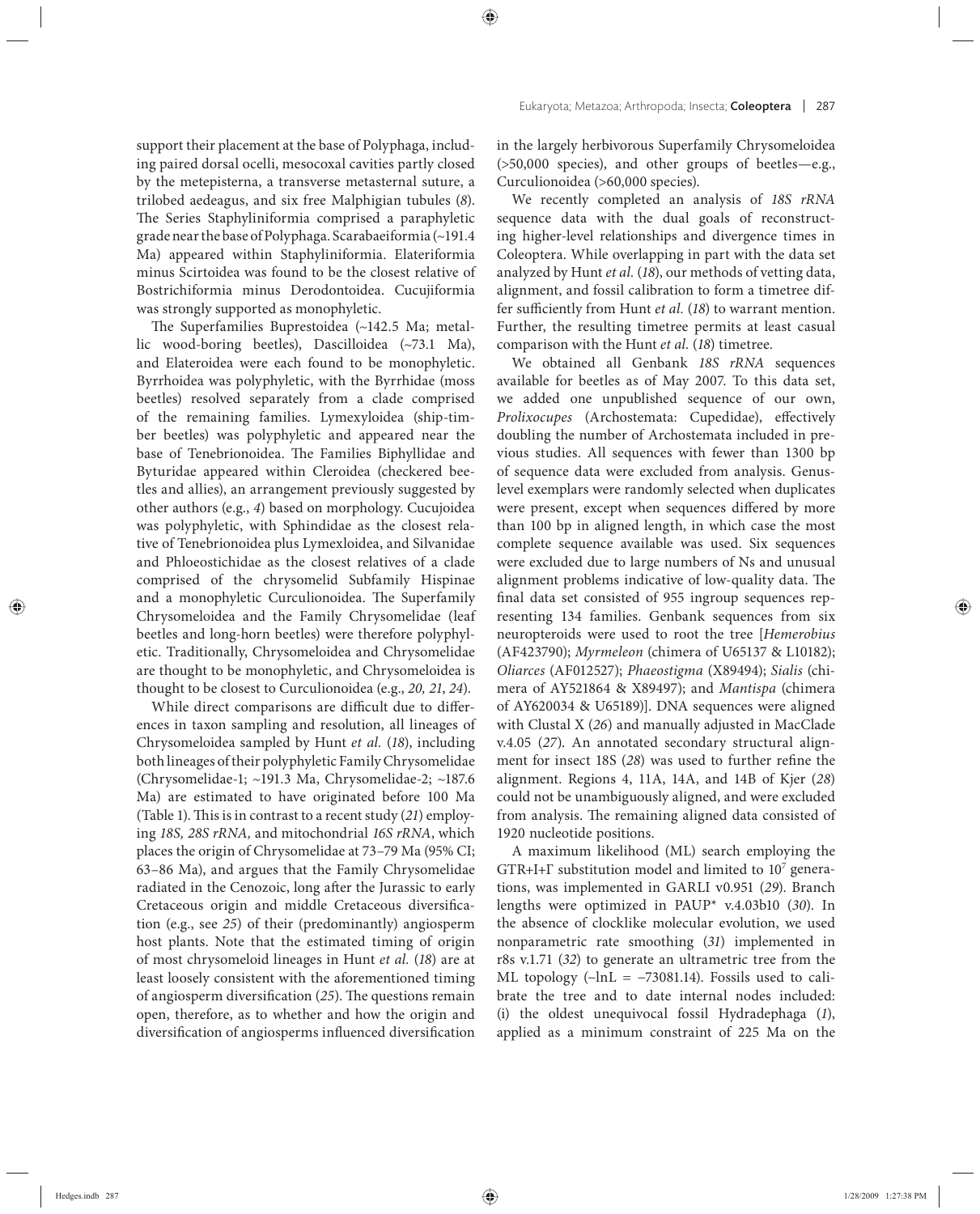age of Hydradephaga, (ii) the oldest unequivocal fossil Scarabaeidae (*1*), applied as a minimum constraint of 152 Ma on the age of Scarabaeioidea, (iii) the oldest unequivocal fossil Tenebrionidae (*1*), applied as a minimum constraint of 125 Ma on the age of Tenebrionoidea, (iv) the oldest unequivocal fossil Curculionoidea (*1, 33*), applied as a minimum constraint of 152 Ma on the age of Curculionoidea, (v) the oldest unequivocal fossil Staphylinidae (*1*), applied as a minimum constraint of 227.5 Ma on the age of Staphylinoidea, and (vi) the oldest unequivocal fossil Cupedidae (*1*), applied as a minimum constraint of 199.6 Ma on the age of Cupedidae. When the age of a given fossil was not reported in the literature, we used the upper boundary of the subdivision of the global geological record reported as having contained the fossil, as a minimum age constraint. Fossil constraints were applied conservatively, so the resulting nodal age estimates should be considered similarly conservative.

Holometabolous insects are not known from before the Permian (2), so we constrained the maximum age of the ingroup to 299.0 Ma, the Carboniferous–Permian boundary. We separately applied each of two alternative maximum constraints on the age of the ingroup, the Carboniferous–Devonian boundary (359.2 Ma), and the Devonian–Silurian boundary (416 Ma), to evaluate the robustness of nodal age estimates to relaxation of this constraint. Nodal age estimates were only minimally affected, so we report our results as a range of ages (and mean) spanning the three age estimates determined for each node of interest.

Based on these analyses, we determined the basal relationships of suborders to be: (Myxophaga + Archostemata, (Adephaga, Polyphaga)). This is in agreement with Hunt *et al.* (*18*) and most other analyses employing 18s rDNA (14-16). The placement of Archostemata within Myxophaga should be viewed as tentative due to the limited sampling of Archostemata in all studies to date. Sampling of additional Archostemata (e.g., *Ommatidae* and *Micromalthidae*) and Myxophaga (*Lepiceridae*), experimentation with outgroup taxon sampling, inclusion of data from nuclear protein coding genes, and additional analyses, may help clarify relationships between these two interesting suborders. Overall, relationships within Adephaga were very similar to those obtained by other authors (*15, 17, 18, 22, 23*). While relationships within Polyphaga were not well resolved, they were grossly similar to other studies, for example, obtaining Scirtoidea and Derodontoidea as the earliest branching lineages in the suborder.

The series Cucujiformia, while monophyletic, contained numerous very short internal branches, and relationships within the series were generally not well supported. It should be noted that with few exceptions, the 18S sequences of Cucujiformia and several other higher-level groups within Polyphaga exhibit relatively little overall divergence. As a consequence, 18S should be expected to be minimally informative for such relationships, especially because several of the more highly variable regions of 18S were excluded from this and most other studies. The series Cucujiformia contains nearly half of all beetle families and most beetle species, and most cucujiform beetles feed on plants. Therefore, an accurate reconstruction of relationships and timing and patterns of diversification within the series is critical to our understanding of beetle macroevolution, including the role of angiosperms in beetle diversification. Due to the lack of well-supported resolution at lower levels in Polyphaga and beyond, we did not evaluate divergence times below the subordinal level.

Based on the topology we obtained, and employing the fossil age constraints described herein, we estimate that the split between the clade comprised the Suborders Myxophaga + Archostemata and the clade comprised the Suborders Adephaga and Polyphaga, occurred ~269–265 Ma (mean 266.8 Ma). Hunt et al. (18) fixed this age at 285 Ma. We determined the Adephaga–Polyphaga split to have occurred  $~269-265$  Ma (mean 266.4 Ma), just slightly later than Hunt *et al.* (18), who estimated this split to have occurred  $\sim$ 277 Ma. These observations suggest that the four living suborders of beetles diverged at a time (Permian) when many other groups of terrestrial organisms, including other insects (*34*), underwent rapid diversification.

The subordinal relationships and divergence times based on the limited numbers and kinds of genes used in the papers reviewed here appear to be robust. However, lower-level relationships and divergence times remain unsettled. Without a well-supported topology at this level, accompanied by dated nodes with confidence intervals, particularly for the most species-rich Cucujiformia, it is difficult to justify detailed evaluation of the timing, causes, and consequences of ecological diversification (e.g., the role of phytophagy, predation, or fungivory). Nonetheless, large-scale molecular phylogenetic studies such as that presented by Hunt *et al.* (18) promise the most comprehensive picture to date of the main branching events and their divergence times in the evolution of insects, including the famously diverse beetle order Coleoptera.